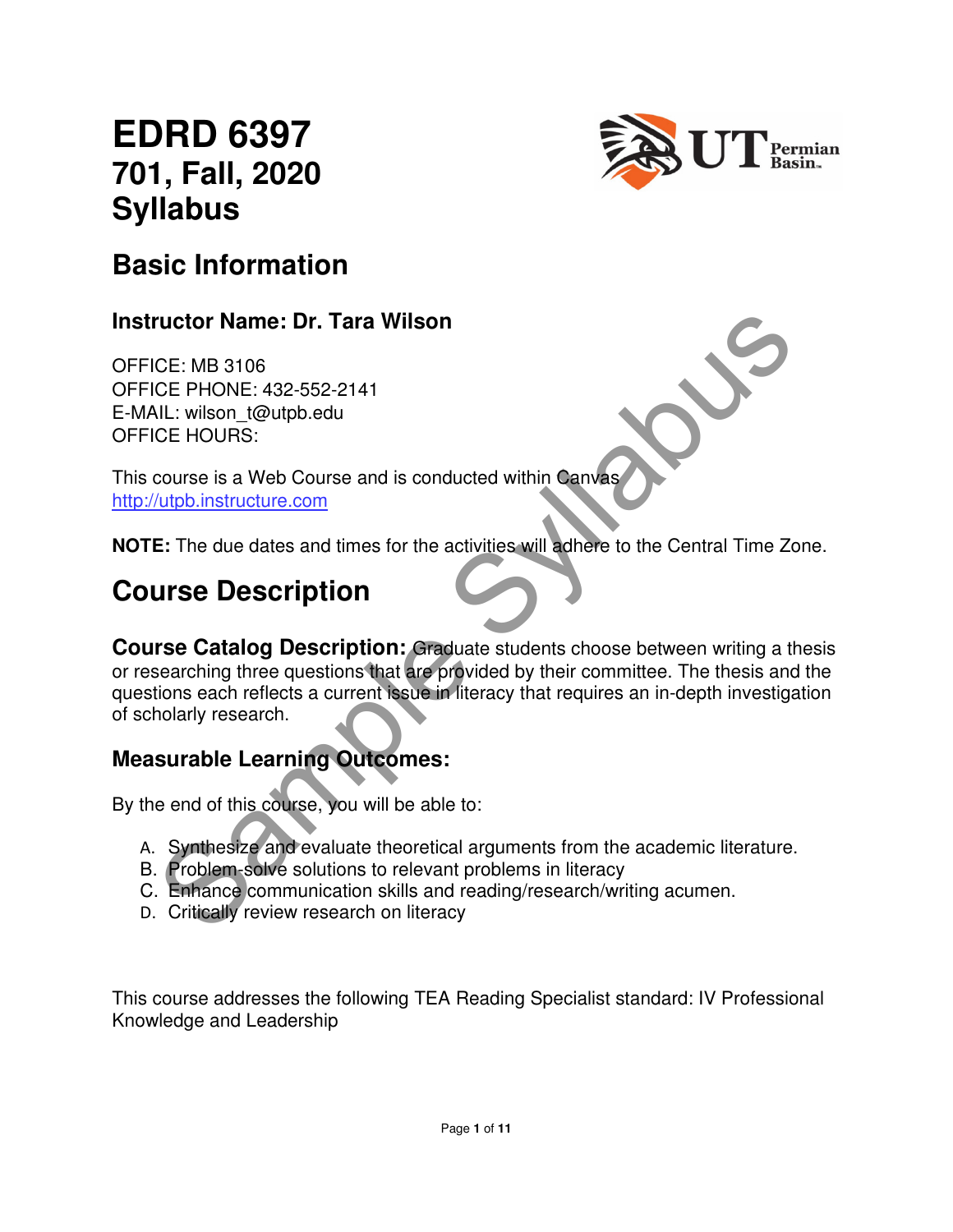**Prerequisites:** This is the final course taken in the literacy program. Therefore, students should have already completed all of the program coursework before enrolling in this class.

## **Materials**

#### **Required Materials:**

American Psychological Association. (2019). Publication manual of the American

Psychological Association (7th ed.). Washington, DC: Author.

Microsoft Office

Webcam

## **Important Academic Dates**

UTPB Academic Calendar

## **Course Overview**

Dealer Prophetics (2019). Publication manual of the American<br>
Psychological Association (7th ed.). Washington, DC: Author.<br>
Soft Office<br>
Soft Office<br>
Sample Syllabused Association (7th ed.). Washington, DC: Author.<br>
Soft O Candidates participate in a capstone research project that serves to introduce them to applying what they have learned in an earlier research design class. Candidates may choose to write either a thesis or 3 literature reviews. Instructions for writing a thesis can be found in Canvas, under the module titled "Thesis." Instructions for writing the 3 literature reviews can be found in Canvas, under the module titled "Literature Reviews"

- 1. **Meetings with Dr. Wilson**: All candidates must meet with Dr. Wilson via Zoom or in person multiple times (at least 3 times) over the course of the semester. This helps to keep candidates on track with their research.
- 2. **Draft**: A draft of the work must be submitted by mid-semester.
- 3. **Research Project**: This will either be a thesis or 3 literature reviews. All writing must be written at an academic level that is suitable for publication or conference presentation. The final paper will be submitted through Canvas.
- **4. Defense:** Upon completion of the capstone research papers or thesis, candidates meet with their committee chair to ascertain if they are ready defend their capstone research before the three to four-member committee. After a successful defense of a thesis, candidates are offered the opportunity of putting a bound copy of their research in the library to be studied by future candidates.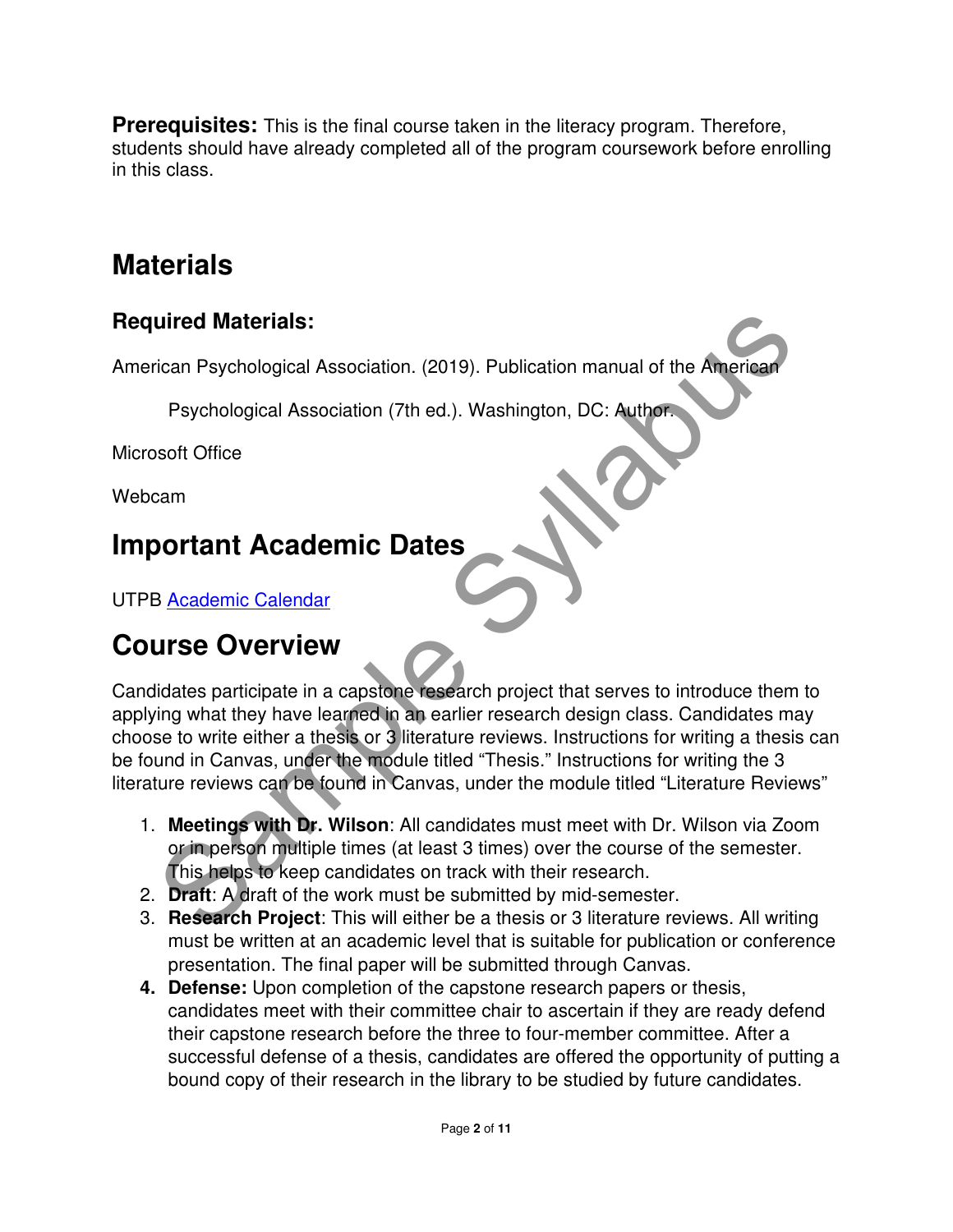Criteria for the grades are either Pass (S) or Fail (U). It is noted that at this level of the program there is no letter grade of a "C" allowed. If the research project is not considered to have earned the equivalence of a "B" (which requires rewrites of specified material within a stringent deadline specified by the committee) or the equivalence of an "A", the research project is considered a failure and the committee decides what action needs to be taken to foster academic success for the candidate. For example: candidates may be instructed take additional coursework and /or to start over with their research.

| Grading:                                                                                                                                                                      | <b>Course Activity</b><br>Meetings w/ Professor<br>(3x) | <b>Points</b><br>30         |  |  |  |  |
|-------------------------------------------------------------------------------------------------------------------------------------------------------------------------------|---------------------------------------------------------|-----------------------------|--|--|--|--|
|                                                                                                                                                                               | <b>Draft</b><br>Research Project<br>Defense             | 20 <sub>1</sub><br>00<br>50 |  |  |  |  |
| <b>Total</b><br>200<br><b>Grading Scale:</b>                                                                                                                                  |                                                         |                             |  |  |  |  |
|                                                                                                                                                                               | <b>Grade Range</b>                                      | <b>Letter Grade</b>         |  |  |  |  |
|                                                                                                                                                                               | 150 and above                                           | S                           |  |  |  |  |
| 149 and below                                                                                                                                                                 |                                                         | U                           |  |  |  |  |
| Grading in this Master capstone class is different than the other courses taken in the<br>MA in Literacy program, Candidates will receive a Satisfactory (S) Progress (PR) or |                                                         |                             |  |  |  |  |

Grading in this Master capstone class is different than the other courses taken in the MA in Literacy program. Candidates will receive a Satisfactory (S), Progress (PR) or Unsatisfactory (U) Failing. Your success is dependent on the evaluation of the written work of your paper.

\*Unless otherwise stated, all materials, activities, and assessments are required and are not optional.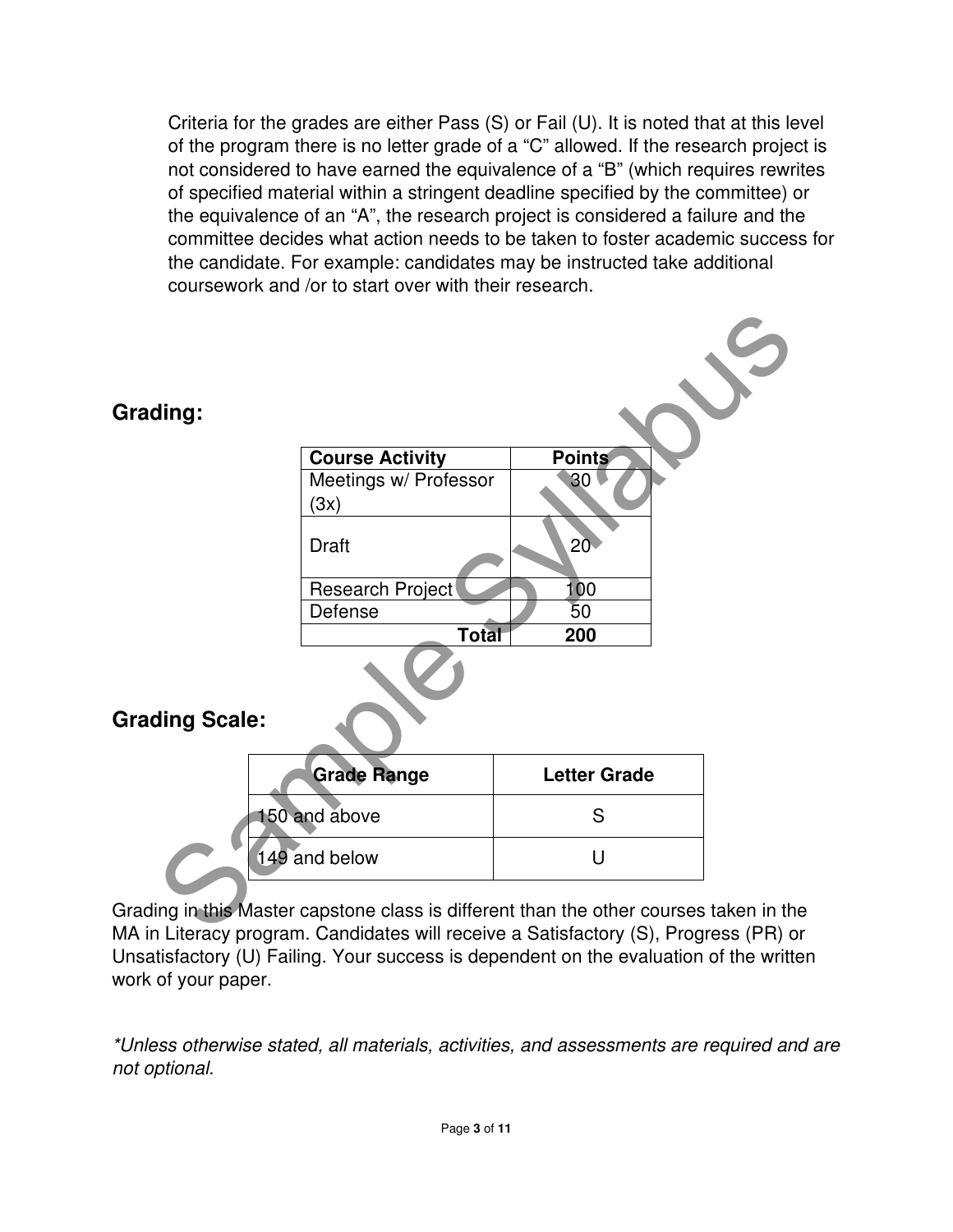#### **Communication, Grading & Feedback:**

I can be contacted via email, canvas, during office hours and phone. I try to respond to messages within 24 hours. You will receive a response in 48 hours. The turnaround time on grades is a week. Check Canvas often. Feedback will either be written on assignments or a note in Canvas. I will be very engaged in your learning by participating in discussions, having office hours (both physical and virtual), Zoom meetings and posting weekly announcements.

#### **Time Management:**

**Example Syllabuse Syllabuse Syllabuse Syllabuse Syllabuse Syllabuse Syllabuse Syllabuse Syllabuse Syllabuse Syllabuse Syllabuse Syllabuse Syllabuse Syllabuse Syllabuse Syllabuse Syllabuse Syllabuse Syllabuse Syllabuse Syl** A student should expect to spend three hours on preparation and learning assignments for every semester credit hour. If a class is a 3-semester credit hour class, it is expected that a student should spend about 9 hours out of class on assignments in addition to 3 hours of in-class time for a total of about 12 hours per week to obtain an "A" in a class. It is important to develop a Time Management Plan to be successful.

## **Policies**

#### **Discussion Board**

Discussion Board is primarily for discussing course related topics and issues. Best practices are:

- Read all message postings in online discussion.
- Respond to the question directly
- Reply to minimum of two other student posts.
- Use a person's name in the body of your message when you reply to their message.
- Avoid postings that are limited to 'I agree' or 'great idea', etc.
- Ensure responses to questions are meaningful, reflective.
- Support statements with concepts from course readings, refer to personal experience, examples.
- Follow **Rules of Behavior (below).**

### **Rules of Behavior**

Discussion areas are public to every student in this class (including your instructor) who will see what you write. Please pay attention to the language you use and adhere to the following guidelines:

• Do not post anything too personal.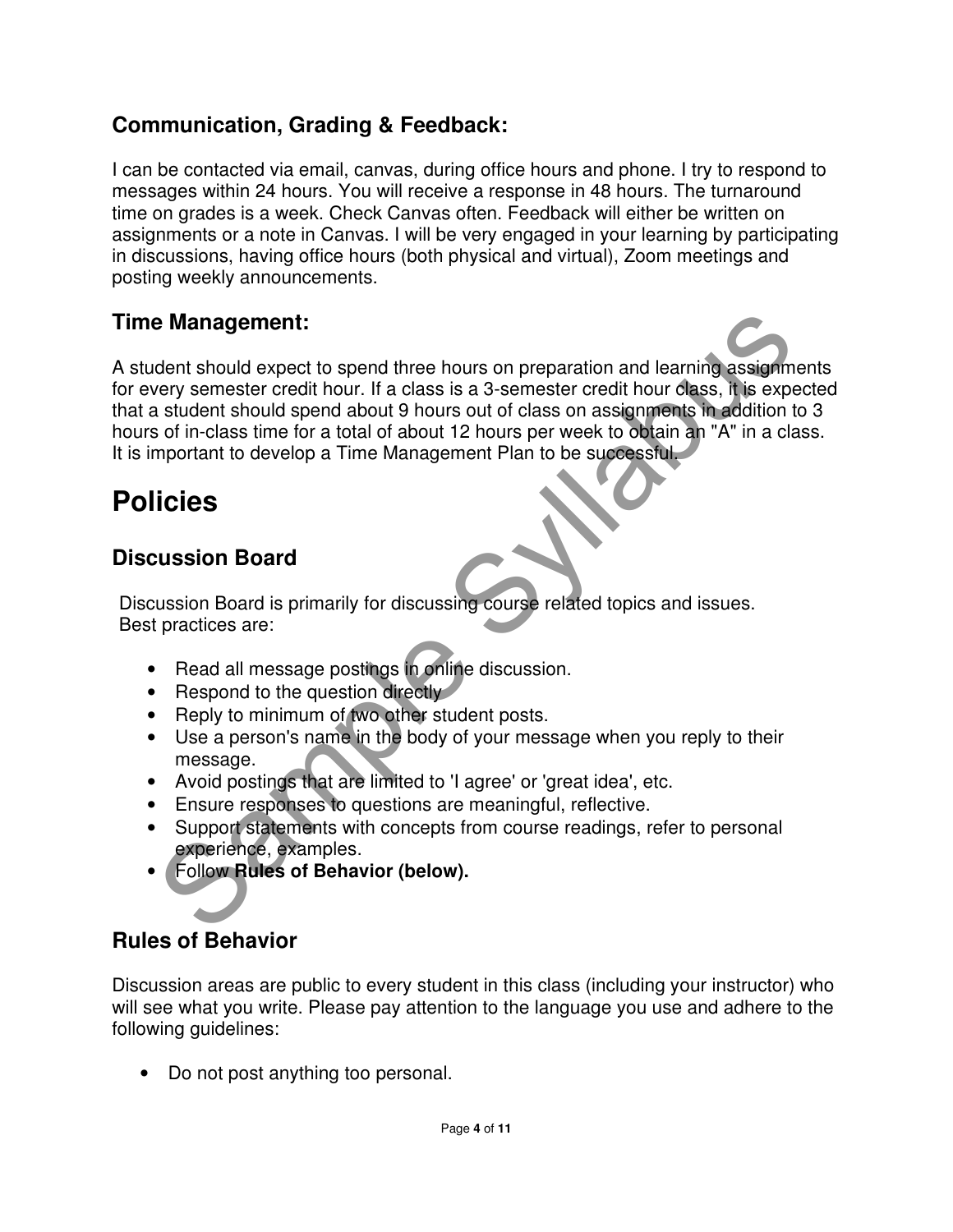- Do not use language that is inappropriate for a classroom setting or prejudicial in gender, race, or ethnicity.
- Do not use all caps in the message box unless you are emphasizing (it is considered shouting).
- Be courteous and respectful to other people on the list
- Do not overuse acronyms like you would use in text messaging. Some of the list participants may not be familiar with acronyms.
- Use line breaks and paragraphs in long responses.
- Write your full name at the end of the posting.
- Be careful with sarcasm and subtle humor; one person's joke is another person's insult.

### **Make-Up/Late Submission Policy**

All course activities must be submitted before or on set due dates and times. If the student is unable to abide by the due dates and times, it is their responsibility to contact the instructor immediately.

### **Academic Dishonesty/Plagiarism/Cheating**

Be careful with sarcasm and subtle humor; one person's joke is another person<br>insult.<br> **e-Up/Late Submission Policy**<br> **e-Up/Late Submission Policy**<br> **e-Up/Late Submission Policy**<br> **e-Up/Late Submission Policy**<br> **demic** bis The academic community regards academic dishonesty as an extremely serious matter, with serious consequences. Any effort to gain an advantage not given to all students is dishonest whether or not the effort is successful. Any suspicion of academic dishonesty will be reported and investigated. A student who engages in scholastic dishonesty that includes, but is not limited to cheating, plagiarism, and collusion will receive an "F" for the course.

All persons involved in academic dishonesty will be disciplined in accordance with University regulations and procedures. For complete information on UTPB student conduct and discipline procedures consult the University's Handbook:Scholastic Dishonesty.

**Academic dishonesty** includes, but is not limited to cheating, plagiarism, collusion, falsifying academic records, misrepresenting facts, the submission for credit of any work or materials that are attributable in whole or in part to another person, taking an examination for another person, any act designed to give unfair advantage to a student such as, but not limited to, submission of essentially the same written assignment for two courses without the prior permission of the instructor, or the attempt to commit such acts.

**Plagiarism** includes, but is not limited to the appropriation of, buying, receiving as a gift, or obtaining by any means material that is attributable in whole or in part to another source, including words, ideas, illustrations, structure, computer code, other expression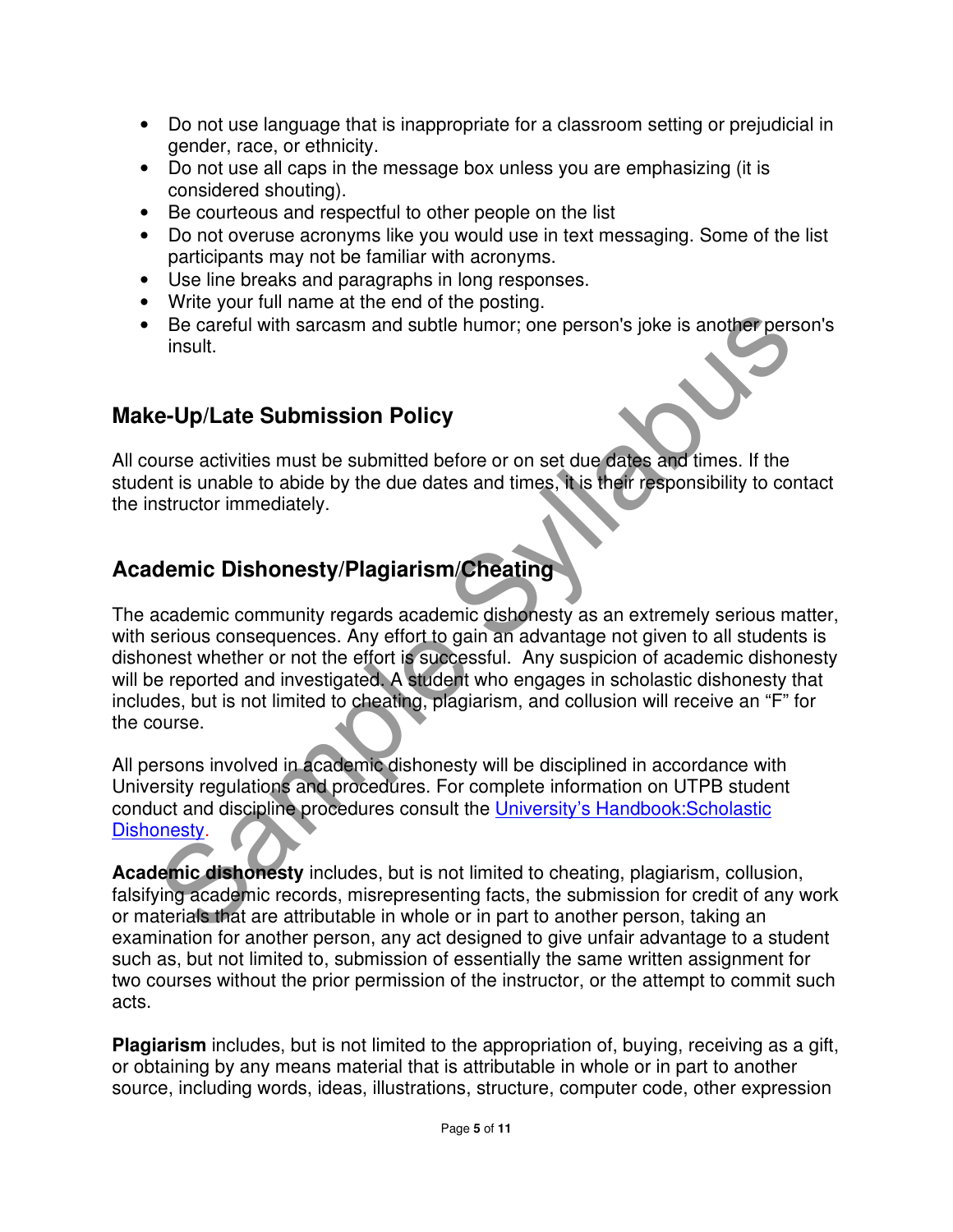and media, and presenting that material as one's own academic work being offered for credit.

### **Attendance and Class Participation**

Regular and active participation is an essential, unmistakably important aspect of this online course. Students will log on a minimum of three times every seven days. All students are expected to do the work assigned, notify the instructor when emergencies arise.

### **Tracking**

Learning management systems have tracking features. Statistics are collected that quantifies how often and when students are active in the course and provides information if the student has accessed different pages of the course.

#### **Absenteeism**

All the course activities have set dates to be completed and submitted. After the due dates the activities will not be available for the students. Not logging into an online course is considered absenteeism. Contact instructor immediately in case of emergency medical situation.

#### **Course Incomplete/Withdrawal/Grade Appeal**

**Example Systems** have tracking features. Statistics are collected that<br>tifies how often and when students are active in the course and provides<br>**enteriors**<br>**enteriors**<br>**enteriors**<br>**enteriors**<br>**enteriors**<br>**enteriors**<br>**e** c All students are required to complete the course within the semester they are signed up. Incomplete grades for the course are rarely given, will only be granted if the student provides a valid, documented excuse for not being able to complete the course on time, and has contacted the instructor prior to the scheduled last class to request an extension. The student signs a contract that includes the incomplete course activities and the new due dates.

Find information and dates regarding drops and withdrawals consult the University Handbook: Drops and Withdrawals and Appeal Process.

### **Accommodation for Students with Disabilities**

**Students with Disabilities:** The University of Texas Permian Basin in compliance with the Americans with Disabilities Act and Section 504 of the Rehabilitation Act provides "reasonable accommodations" to students with disabilities. Only those students, who an Instructor has received an official Letter of Accommodation (LOA) sent by the Office of ADA for Students, will be provided ADA academic accommodations.

**ADA Officer for Students**: Mr. Paul Leverington **Address:** Mesa Building 4242/4901 E. University, Odessa, Texas 79762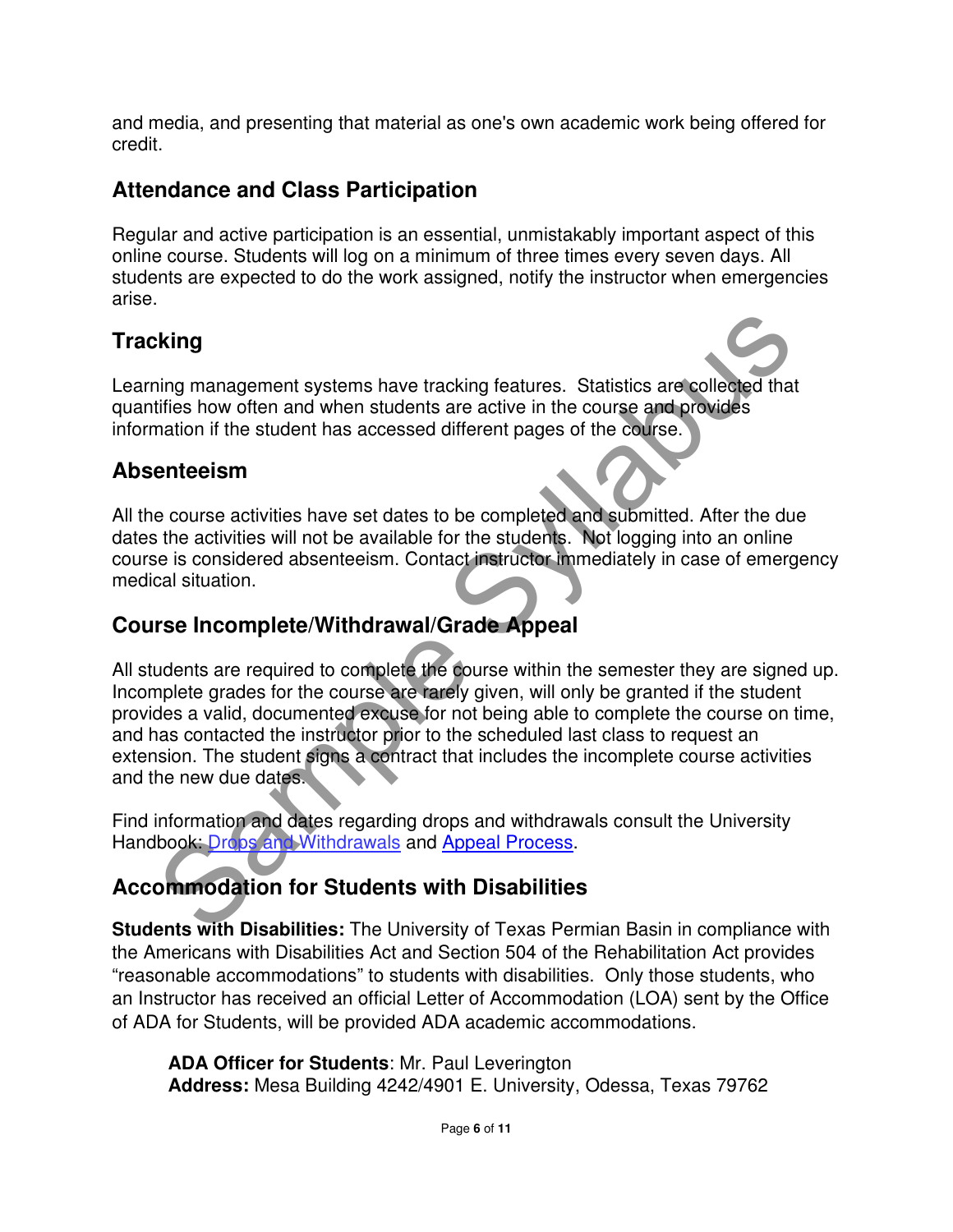**Voice Telephone:** 432-552-4696 **Email:** ada@utpb.edu

For the accessibility and privacy statements of external tools used within courses, go to Accessibility and Privacy Statements.

## **Computer Skills, Technical & Software Requirements**

This course is designed as a web-based class, which necessitates specific computer expertise on the part of the student, specific computer equipment or programs, and a commitment on the part of the student beyond that of most other courses.) Student will need to create word processing documents, save files, submit files. Student will also need to know how to participate in Zoom meetings.

Students can use cloud version of Word, PowerPoint and other Microsoft products through use of their UTPB Outlook 365 and UTPB email address. For more information refer to UTPB Office 365 Page.

#### **Computer Technical Requirements**

See Technical Requirements.

#### **Online Student Authentication**

course is designed as a web-based class, which necessitates specific computer<br>trise on the part of the student, specific computer equipment or programs and a<br>trisment on the part of the student beyond that of most other co • UTPB requires that each student who registers for an online course is the same student who participates in, completes, and receives credit for the course. UTPB's Distance Education Policy requires faculty members to employ at least two methods of verification to ensure student identities. To access online courses students must login to the UTPB learning management system using their unique personal identifying username and secure password. UTPB's Distance Education Policy requires at least one additional student identification method within the course that has been determined and approved by the faculty or academic program. This course satisfies the second method of student authentication by presentation of approved photo ID by assignment.

\*Approved up to date photo identifications are: passports, government issued identification, driver's licenses, military ID from DoD. Dual credit and early college high school students use school district identifications.

## **Preparation for Emergencies**

#### **Computer Crash**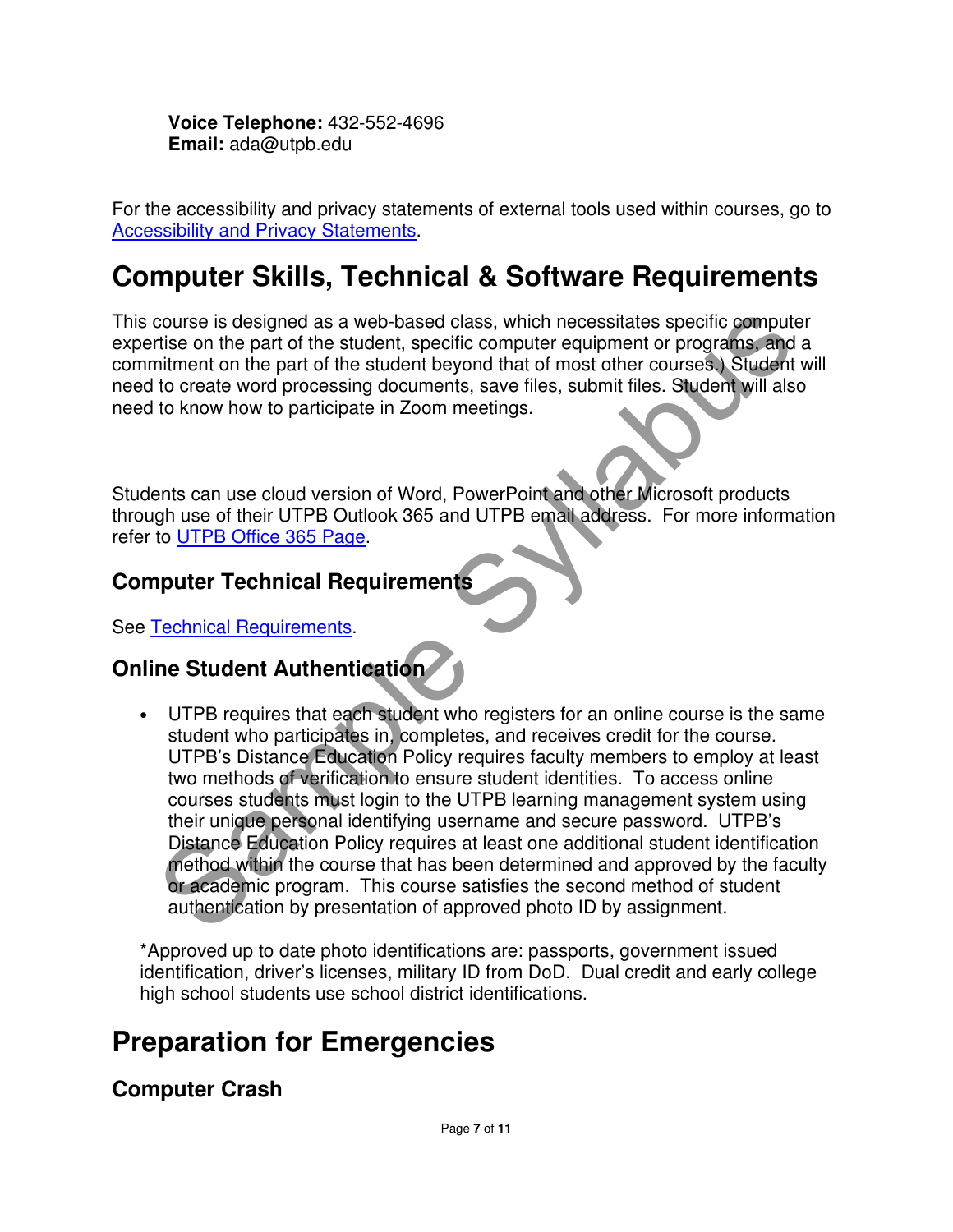Not having a working computer or a crashed computer during the semester will NOT be considered as an acceptable reason for not completing course activities at a scheduled time. NOTE: Identify a second computer before the semester begins, that you can use when/if your personal computer crashes.

### **Complete Loss of Contact**

If you lose contact with course connectivity completely (i.e. you cannot contact me via Canvas or email), you need to call instructor, and leave message regarding connectivity loss and contact information.

#### **Lost/Corrupt/Missing Files**

and contact information.<br>
Worrupt/Missing Files<br>
must keep/save a copy of every project/assignment on an external drive, UTPB<br>
olv. 365 OneDrive, or personal computer. In the event of any kind of failure (e.g.<br>
infection, You must keep/save a copy of every project/assignment on an external drive, UTPB Outlook 365 OneDrive, or personal computer. In the event of any kind of failure (e.g. virus infection, student's own computer crashes, loss of files in cyberspace, etc.) or any contradictions/problems, you may be required to resubmit the files.

## **End-of-Course Evaluation & Instructor Evaluation**

Every student is encouraged to complete an end of course evaluation survey provided by UTPB. During the last two weeks of class, there will be an announcement in Canvas, an email, and a button in your course navigation that will take you to any available surveys.

The survey is anonymous and your responses are confidential. Your feedback is critical to us and to your instructor as we strive to improve our offerings, and our support of you, the students.

## **Student Support Services**

| <b>SERVICE</b>          | <b>CONTACT</b>                                                             |
|-------------------------|----------------------------------------------------------------------------|
| <b>ADA</b>              | <b>Services for Students with Disabilities</b>                             |
| Accommodation/Support   | (432) 552-4696                                                             |
| <b>Testing Services</b> | <b>Testing Services &amp; Academic Accommodations</b><br><b>Department</b> |
|                         | (432) 552-2630                                                             |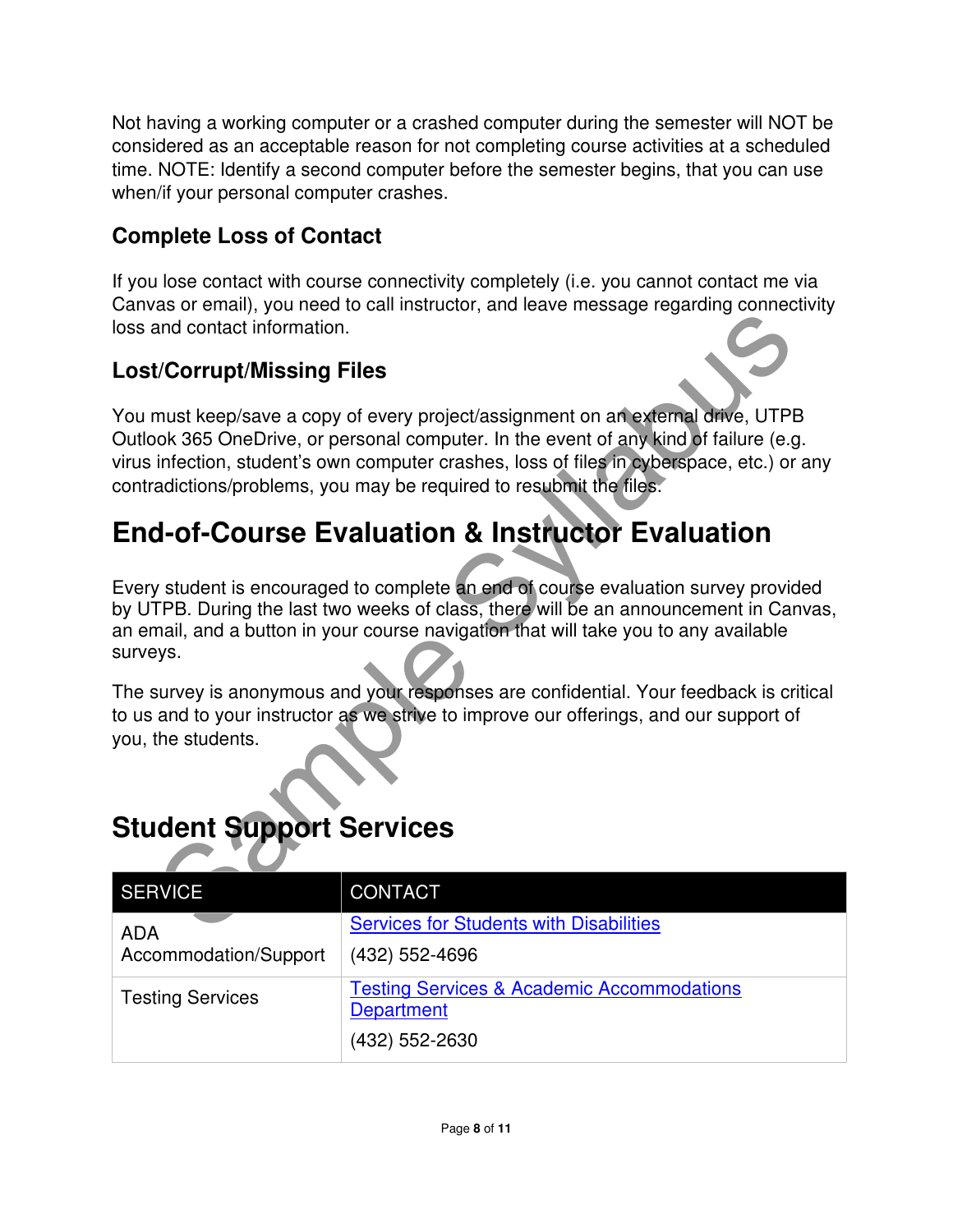| <b>SERVICE</b>                              | <b>CONTACT</b>                                                                                                                                                                                                                                                                                                                                                                                                                                  |  |  |  |
|---------------------------------------------|-------------------------------------------------------------------------------------------------------------------------------------------------------------------------------------------------------------------------------------------------------------------------------------------------------------------------------------------------------------------------------------------------------------------------------------------------|--|--|--|
| Advising                                    | (432) 552-2661<br><b>UTPB Academic Advising Center</b>                                                                                                                                                                                                                                                                                                                                                                                          |  |  |  |
| <b>Bookstore</b>                            | <b>UTPB Campus Bookstore</b><br>(432) 552-0220                                                                                                                                                                                                                                                                                                                                                                                                  |  |  |  |
| Email, Office 365,<br>my.utpb.edu           | <b>Information Technology</b>                                                                                                                                                                                                                                                                                                                                                                                                                   |  |  |  |
| Financial Aid and<br>Scholarship            | <b>UTPB Financial Aid</b><br>(432) 552-2620                                                                                                                                                                                                                                                                                                                                                                                                     |  |  |  |
| Library                                     | The J. Conrad Dunagan Library Online at<br>(432) 552-2370                                                                                                                                                                                                                                                                                                                                                                                       |  |  |  |
| Registrar                                   | <b>UTPB Registrar</b><br>(432) 552-2635                                                                                                                                                                                                                                                                                                                                                                                                         |  |  |  |
| <b>Student Services</b>                     | <b>Student Services</b><br>(432) 552-2600                                                                                                                                                                                                                                                                                                                                                                                                       |  |  |  |
| <b>Technical Support</b>                    | Canvas<br>1-866-437-0867                                                                                                                                                                                                                                                                                                                                                                                                                        |  |  |  |
| <b>Tutoring &amp; Learning</b><br>Resources | If you are taking courses through UTPB the following links<br>provide services: Smarthinking Online Tutoring (provides<br>tutoring services), <b>SmarterMeasure</b> (measures learner<br>readiness for online course).                                                                                                                                                                                                                          |  |  |  |
| <b>Disclaimer &amp; Rights</b>              |                                                                                                                                                                                                                                                                                                                                                                                                                                                 |  |  |  |
|                                             | Information contained in this syllabus was to the best knowledge of the instructor<br>considered correct and complete when distributed for use in the beginning of the<br>semester. However, the instructor reserves the right, acting within the policies and<br>procedures of UTPB to make changes in the course content or instructional techniques<br>without notice or obligation. The students will be informed about the changes, if any |  |  |  |

### **Disclaimer & Rights**

Information contained in this syllabus was to the best knowledge of the instructor considered correct and complete when distributed for use in the beginning of the semester. However, the instructor reserves the right, acting within the policies and procedures of UTPB to make changes in the course content or instructional techniques without notice or obligation. The students will be informed about the changes, if any.

### **Copyright Statement**

Many of the materials that are posted within UTPB courses are protected by copyright law. These materials are only for the use of students enrolled in the course and only for the purpose of the course. They may not be further retained or disseminated.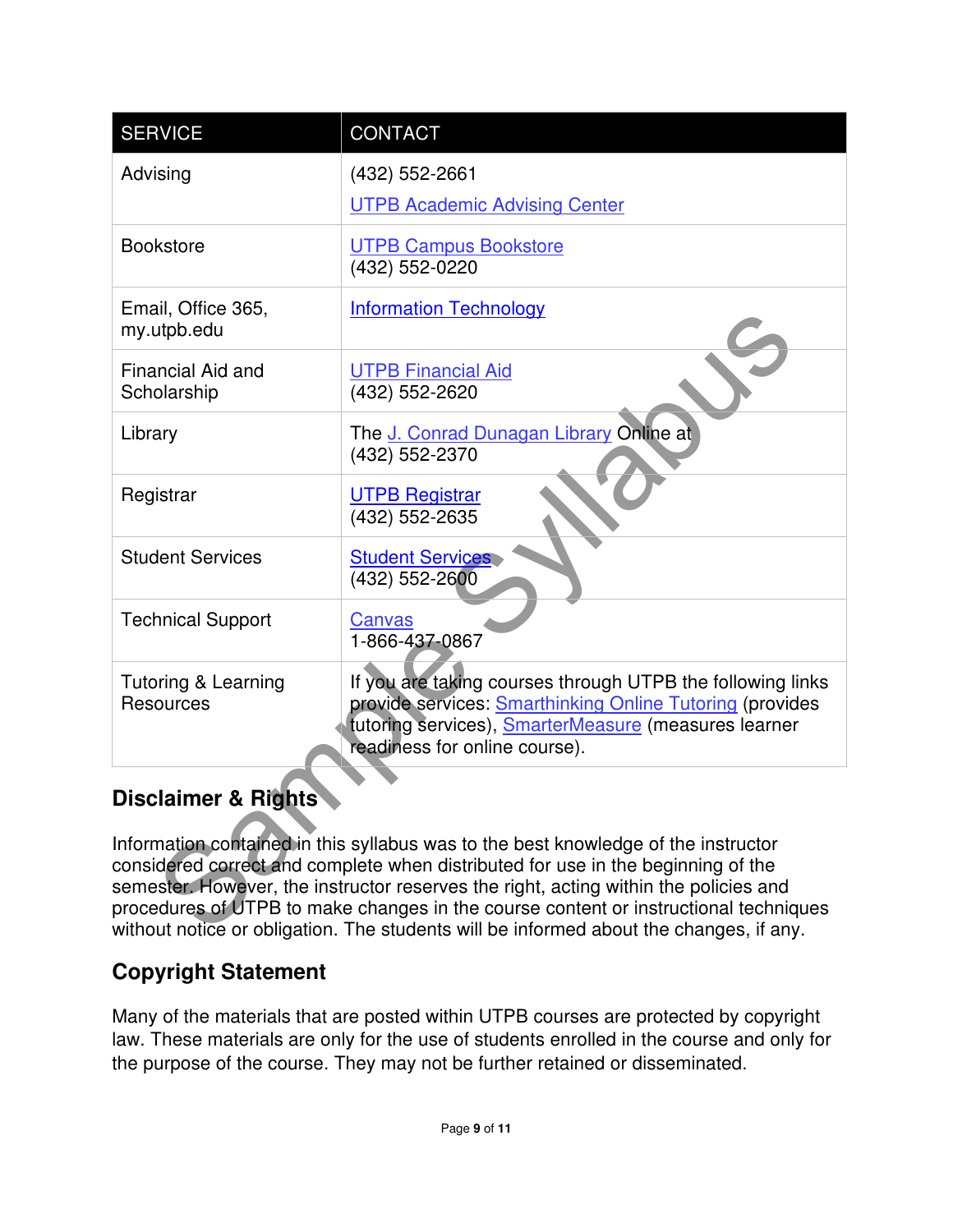## **Schedule**

The instructor reserves the right to revise the schedule to fit the needs of the course. Students will be made aware of any changes via Canvas.

Key: **T** – candidates writing a thesis **Q**- candidates writing 3 lit reviews

| <b>DATE</b>     | <b>Assignments/Activities/Topics</b>                                                                                                                                                                                                    | <b>Due Date</b> |
|-----------------|-----------------------------------------------------------------------------------------------------------------------------------------------------------------------------------------------------------------------------------------|-----------------|
| <b>WK1</b>      | <b>TQ</b> Meet with committee chair to discuss research interest                                                                                                                                                                        |                 |
| <b>WK 2</b>     | <b>Q</b> Receive Question 1. TQ Begin gathering sources.                                                                                                                                                                                |                 |
| <b>WK3</b>      | T: Chapter 1 Introduction is due.                                                                                                                                                                                                       |                 |
| <b>WK4</b>      | Q Draft of Question 1 due. Receive Question 2. Meet with<br>Professor to discussion question 1.<br><b>T</b> : Chapter 2 Literature Review is due                                                                                        |                 |
| <b>WK5</b>      | WRITE!!!                                                                                                                                                                                                                                |                 |
| WK <sub>6</sub> | Q: Draft of Question 2 is due. Receive Question 3. Meet with<br>Professor to discuss question 2. Question 1 will also be<br>discussed if need be.<br>T: Meet with professor to discuss chapters 1 & 2. Chapter 3<br>Methodology is due. |                 |
| <b>WK7</b>      | <b>WRITE!!</b>                                                                                                                                                                                                                          |                 |
| WK8             | Q: Draft of Question 3 is due. Meet with professor to set<br>defense date and to go over question 3. Question 2 will also<br>be discussed if need be.<br><b>T</b> : Chapter 4 Analysis is DUE                                           |                 |
| <b>WK9</b>      | <b>WRITE!!</b>                                                                                                                                                                                                                          |                 |